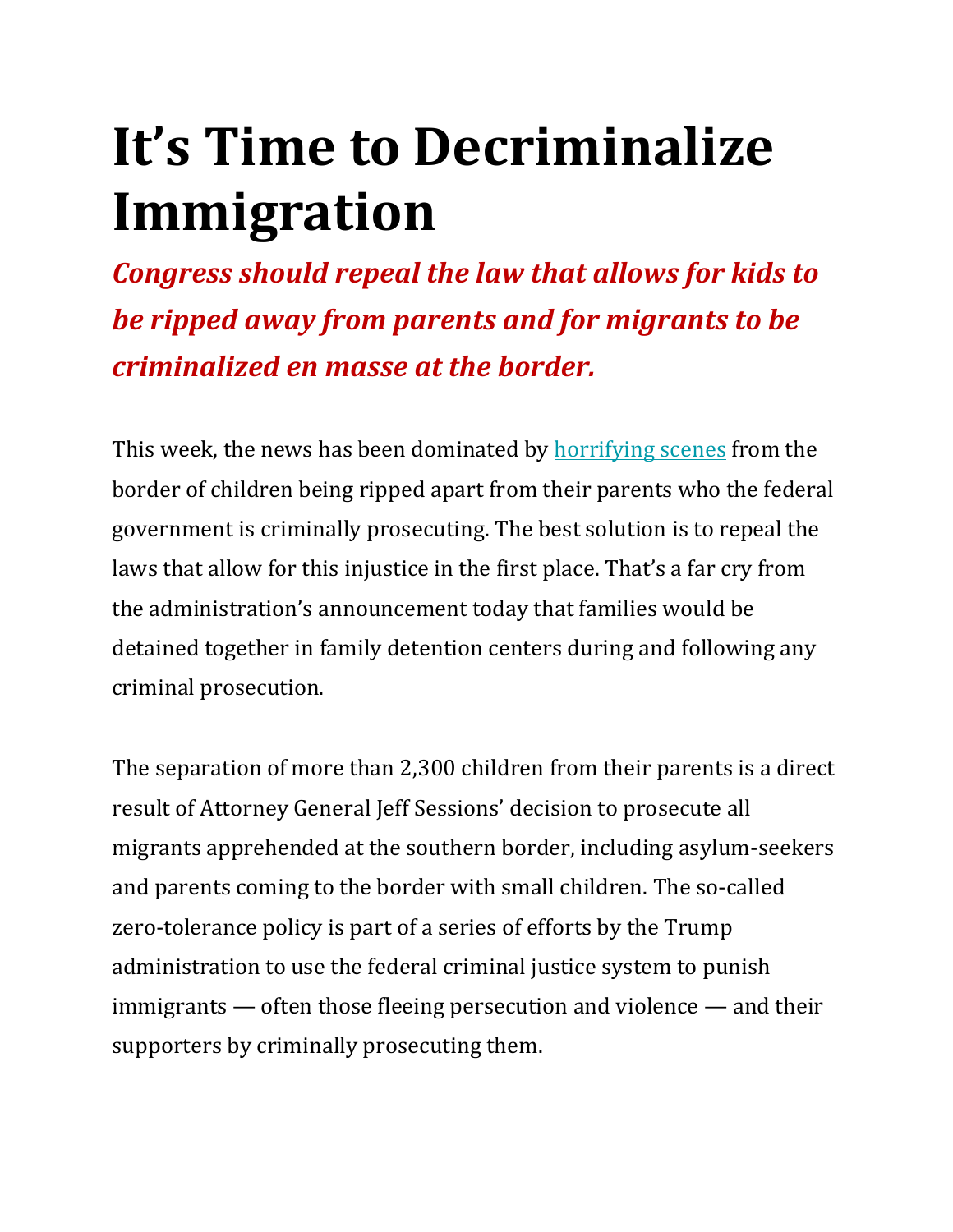## **What's new and what's not?**

Few people are aware that even before this latest move to ramp up the criminal prosecutions of parents, the practice of criminally prosecuting immigrants [was already widespread and deeply appalling.](https://www.texasobserver.org/how-we-got-here-the-disturbing-path-that-leads-to-child-prison-camps/)

Operation Streamline, a program started in 2005 in Del Rio, Texas, mandated that Border Patrol agents refer migrants to the U.S. attorney's offices for prosecution. Before, immigrants apprehended crossing the border were dealt with almost exclusively within the civil immigration system. Now, immigrants are often charged under one of two federal crimes: unlawful entry, a misdemeanor punishable by up to 180 days in jail, or unlawful re-entry of a deported immigrant, a felony punishable by up to 2 years in federal prison, and even more if the immigrant has a criminal record.

The consequences have been dramatic. Almost *half* of all federal criminal prosecutions in 2017 comprised just these two crimes, and it's getting worse.

## **The creation of a "war on immigrants" and a new mass incarceration crisis**

The war on drugs is now widely held to have failed to curb illicit drug use, but criminalization of low-level drug violations resulted in almost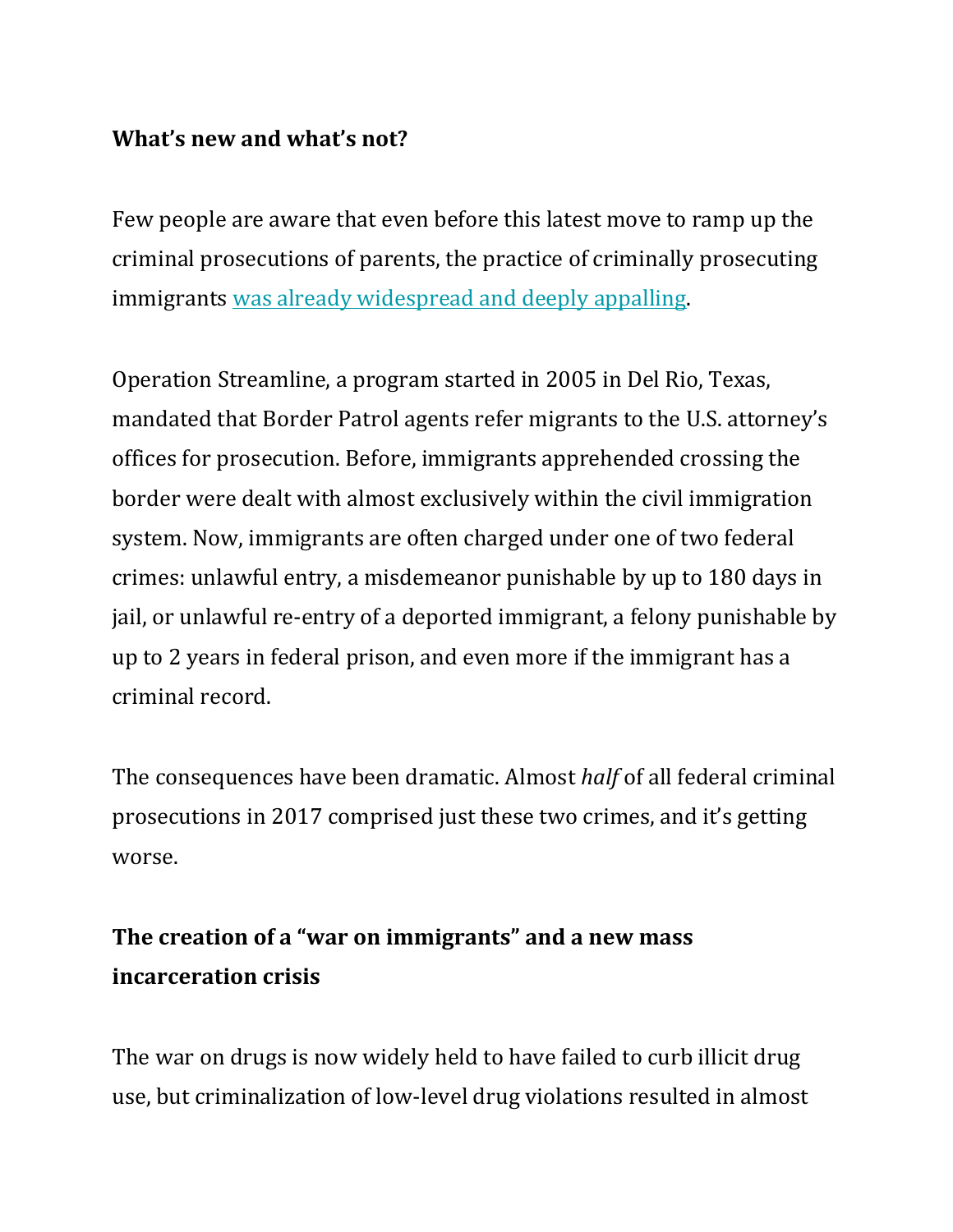unimaginable human and financial costs, particularly in communities of color. Many states have now reduced penalties for drug use, especially for marijuana, and are seeking to rein in spending on mass incarceration.

These state-level reforms are taking place, however, alongside an explosion in the federal criminalization of immigration. When the Department of Homeland Security (DHS) was first established under the George W. Bush administration after 9/11, the new managers of the nation's immigration enforcement machinery set about to enlist, entangle and commandeer state and local criminal justice agencies. The most vulnerable immigrants in the United States were targeted in a massive campaign to criminalize, capture, detain, deport — and in many cases, prosecute and imprison.

In the last 15 years, the effort to hijack the nation's criminal justice operations for immigration enforcement purposes has entailed a broad range of activities that enlist local police and jailers, state police and correctional agencies to assist federal authorities in immigration enforcement. At the same time as DHS has scoured state and local agencies for opportunities to expropriate their workforce as federal "force multipliers," the Department of Justice was pressured to shift its priorities and resources to sharply ramp up prosecution of migrants for unauthorized entry to the country, resulting in a virtual explosion of contracting for private prison beds.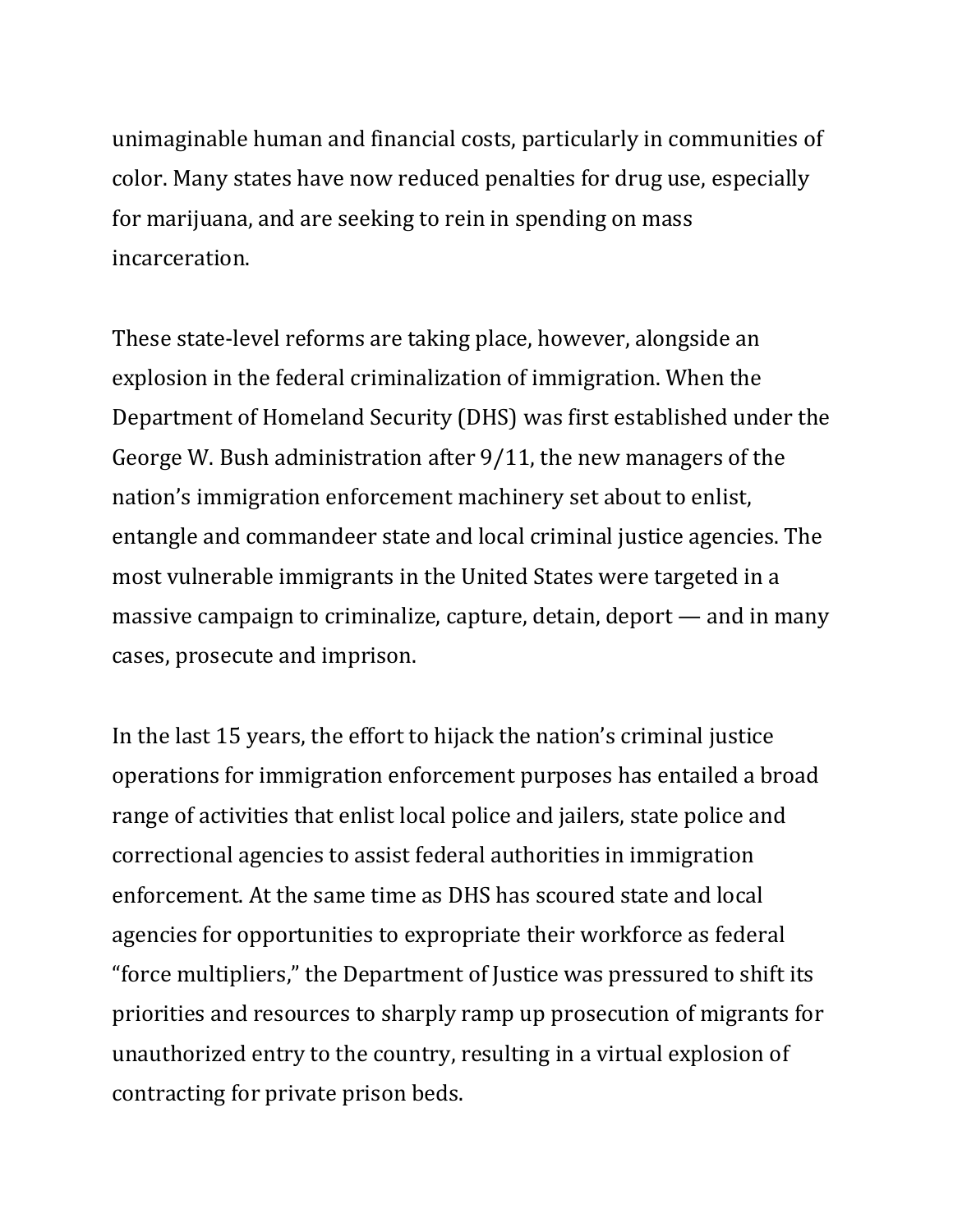Prosecuting migrants is not a substitute for civil deportation, but instead postpones that process and adds additional human and financial costs associated with their criminalization. Because these prosecutions have primarily been concentrated in five federal court jurisdictions located along the U.S.-Mexico border, they have remained the least publicized element of the immigration enforcement machinery. Still, they represent the most severe exercise of federal power in furtherance of immigration enforcement.

The incarceration costs for improper entry and re-entry were \$7 billion between 2005 and 2015, according to research conducted jointly by Justice Strategies and Grassroots Leadership. These costs are increasing, yet, there is no credible evidence that migrants are deterred from crossing or re-crossing the border.

### **The Trump and Sessions era**

After his inauguration, President Trump proclaimed that harsher antiimmigration policies and a massive enforcement campaign would be the hallmarks of his new administration. In April 2017, Sessions pledged to sharply ramp up migrant prosecutions and to greatly increase filings in the interior districts by designating an assistant United States attorney to serve as the Border Security Coordinator who would ensure the prioritization of these prosecutions in all 94 federal court districts.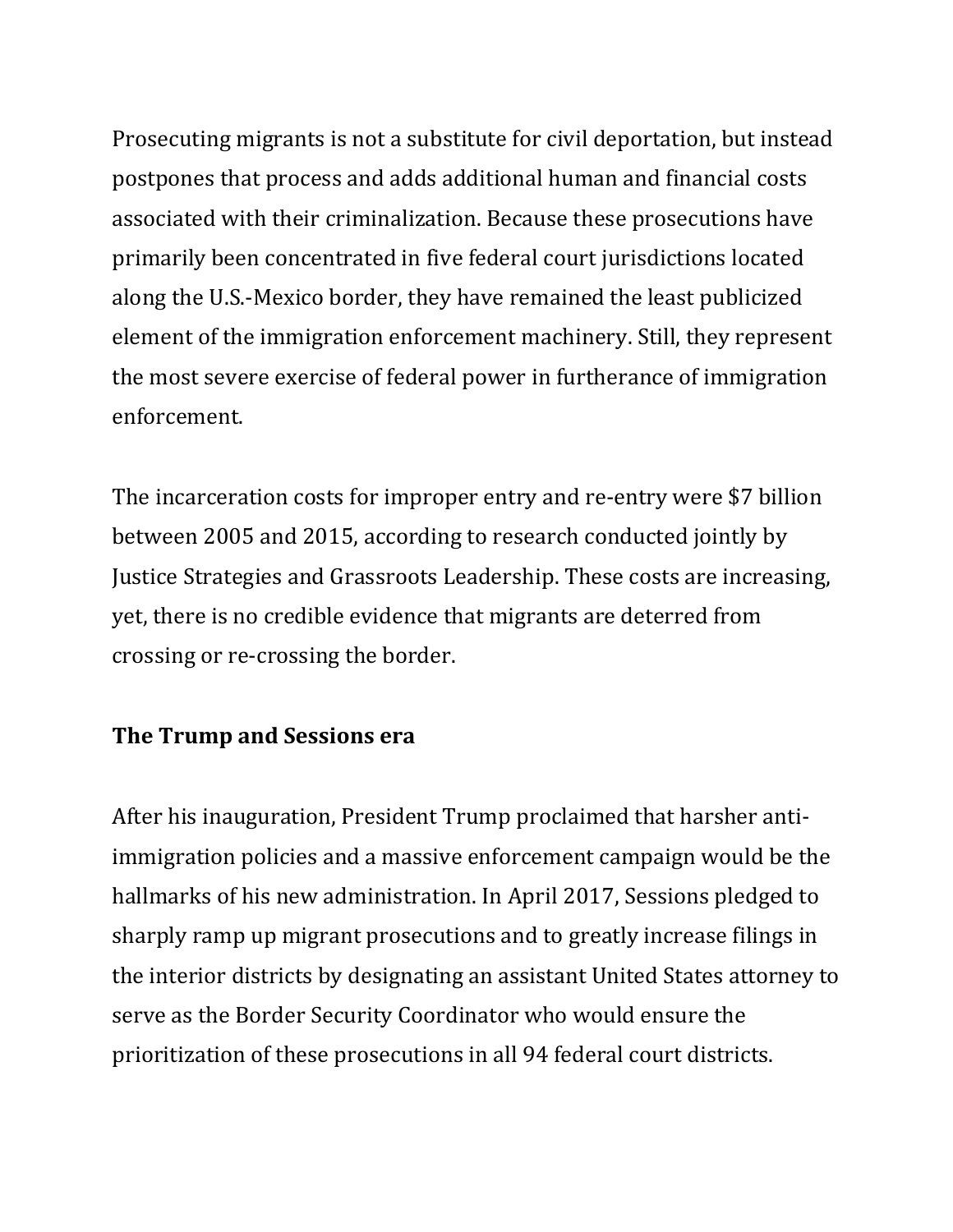In 2017, almost 55,000 migrants — including some who may have valid asylum claims — were criminally prosecuted for improper entry or reentry, accounting for 45 percent of all federal prosecutions that year. About half of these migrants were charged with unlawful entry. The other half were charged with unlawful re-entry after removal.

The pain and suffering borne by people in our immigrant communities increases daily as the Trump administration ratchets up its attacks against them. Immigrant leaders are being targeted for removal, and the Department of Justice has begun to surveil, and in some cases arrest and prosecute, their U.S. citizen allies for provision of water, food and medicine — basic humanitarian support intended to save lives.

As American citizens looking back on the legacy of the drug war and the mass incarceration that it helped to produce, we are appalled and ashamed by the cruel injustices generated by policy mistakes made in a time of moral panic over drugs. There are deep parallels to the moment we are living in now. The mass criminalization of immigrants should worry all who care about the kind of justice system we want to leave behind.

### **What's the solution?**

Those who are concerned by the scenes at the U.S.-Mexico border should certainly demand that kids never be ripped from their parents' arms or